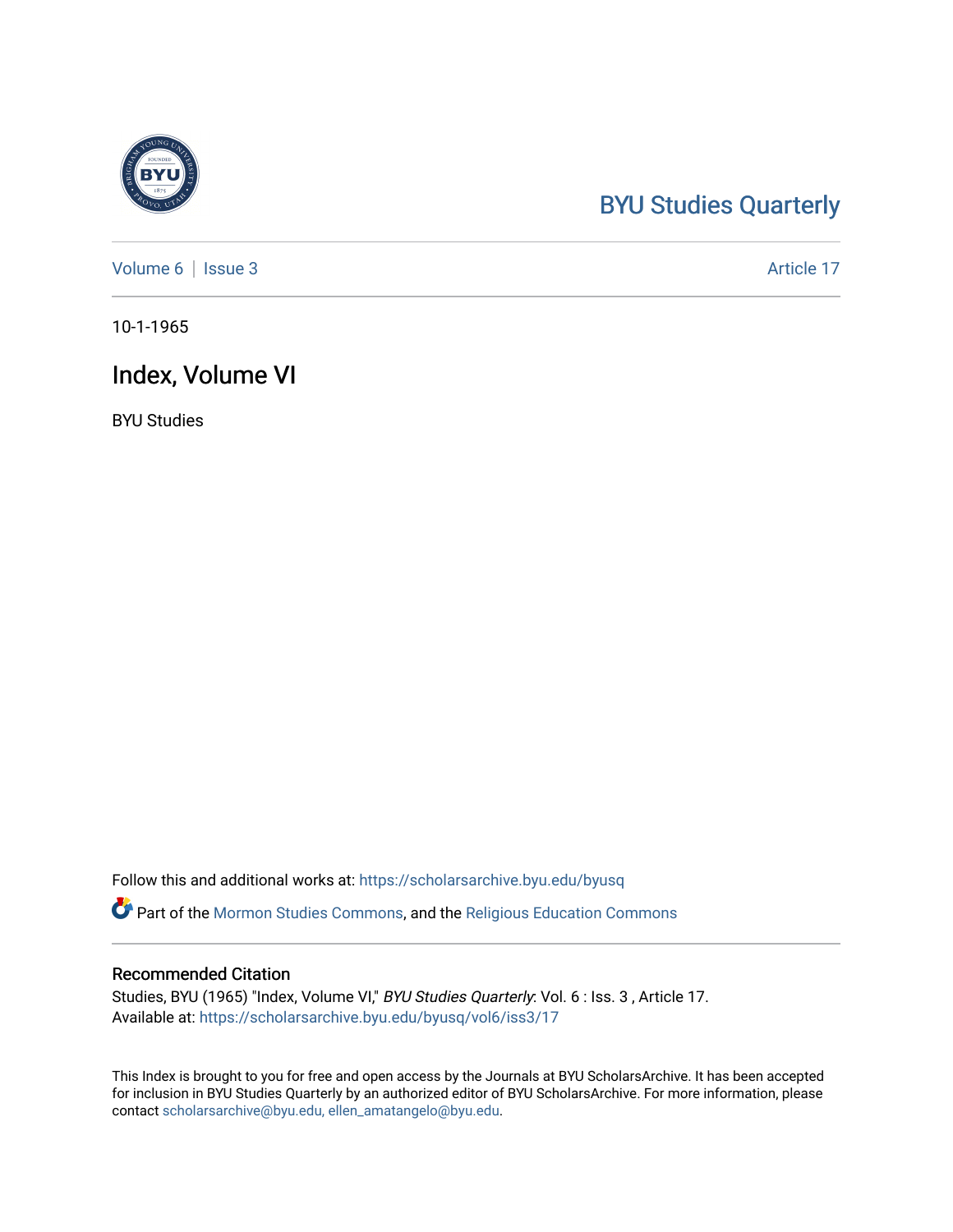volume VI

Autumn 1964 and Winter, Spring-Summer 1965

## AUTHORS

- Anderson, Richard L., "Book Notes," 190, Spring-Summer 1965.
- Anderson, Richard L., review: Martin, The Maze of Mormonism, 57, Autumn 1964.
- Andrus, Hyrum L., review: Clark, Messages of the First Presidency, 178, Spring-Summer 1965.
- Cammann, Schuyler, "The Pair of Japanese Bronze Lanterns at Brigham Young University," 135, Spring-Summer 1965.
- Christmas, R. A., "To Joseph Smith," a poem, 24, Autumn 1964.
- Clark, Bruce B., "The Challenge and Responsibility of the L.D.S. Teacher," 25, Autumn 1964.
- 
- Clark, Marden J., "Late on Father's Day," a poem, 176, Spring-Summer 1965
- Farnsworth, Lee W., "China and Japan: An Analysis of Conflict," 139, Spring-Summer 1965.
- Felt, Paul E. and S. Lyman Tyler, "The Institute of American Indian Studies at Brigham Young University," 52, Autumn 1964.
- Gassman, Byron, "Religious Attitudes in the World of Humphry Clinker," 65, Winter 1965.
- Green, John A., "Marcel Schwob and 'The Talking Machine': a Tale à la Poe-via Thomas A. Edison," 41, Autumn 1964.
- Grow, Stewart L., "The Institute of Government Service," 55, Autumn 1964
- Harris, John S., "Tag, I. D.," a poem,  $100$ , Winter 1965.
- Hill, Douglas, "The Other Presences in Irish Life and Literature," 35, Autumn 1964.
- Hillam, Ray Cole, "The Postwar Appeal of Communism in Malaya, Vietnam and the Philippines," 153, Spring-Summer 1965.
- Hyer, Paul V., "Politics and Religion on China's Mongolian Frontier," 163, Spring-Summer 1965.
- Jensen, DeLamar, "The 'Renaissance' in Recent Thought: Fifteen Years of Interpretation," 3, Autumn 1964.

198

1

# Brigham Young University Studies Index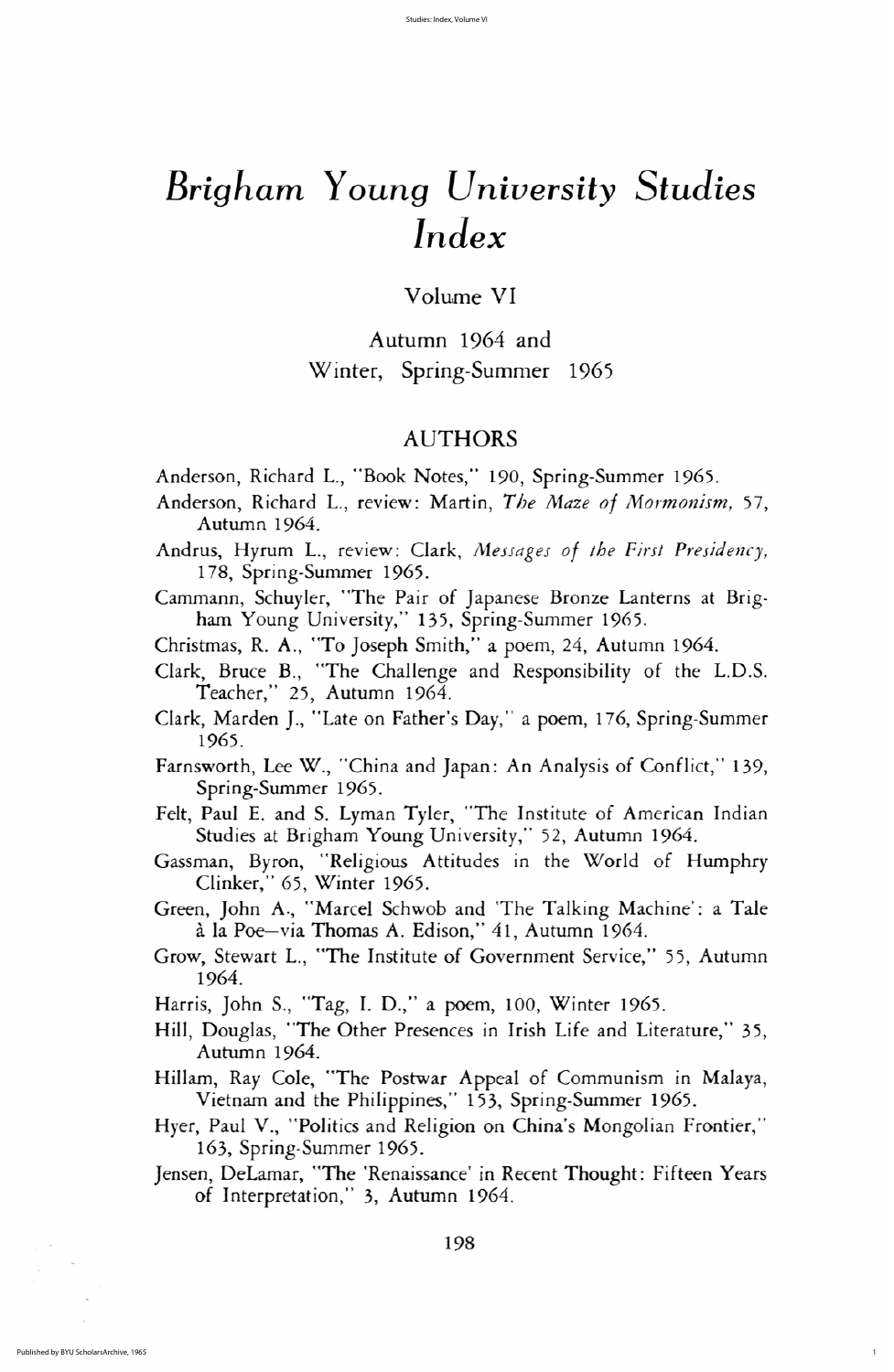#### INDEX, VOLUME VI 199

- Larson, Clinton F., "An English Graveyard," a poem, 40, Autumn 1964
- Madsen, Truman G., review: Cobb, A Christian Natural Theology, 186, Spring-Summer 1965.
- Palmer, Spencer J., "Uses of the Five Elements in East Asia," 123, Spring-Summer 1965.
- Sperry, S. B., review: Skousen, The Third Thousand Years, 189, Spring-Summer 1965.
- Swensen, Russel B., review: Williamson, The World of Josephus, 183, Spring-Summer 1965.
- Thayer, Douglas H., "His Wonders to Perform," 101, Winter 1965.
- Tyler, S. Lyman, "The Library and the Availability of Knowledge," 48, Autumn 1964.
- Tyler, S. Lyman and Paul E. Felt, "The Institute of American Indian Studies at Brigham Young University," 52, Autumn 1964.
- Wirthlin, Richard B., "The Impact of Inflation on the Developing Economy: The Brazilian Case," 73, Winter 1965.

Young, Karl, "Winter Feast at San Ildefonso," 93, Winter 1965.

## ARTICLES, FICTION, AND BOOK REVIEWS

"Asian Research Institute Personnel," 192, Spring-Summer 1965.

- 
- "Book Notes," by Richard L. Anderson, 190, Spring-Summer 1965.
- "The Challenge and Responsibility of the L.D.S. Teacher," by Bruce B. Clark, 25, Autumn 1964.
- "China and Japan: An Analysis of Conflict," by Lee W. Farnsworth, 139, Spring-Summer 1965.
- A Christian Natural Theology, by John B. Cobb, Jr., review by Truman G. Madsen, 186, Spring-Summer 1965.
- "His Wonders to Perform," by Douglas H. Thayer, 101, Winter 1965.
- "The Impact of Inflation on the Developing Economy: The Brazilian Case," by Richard B. Wirthlin, 73, Winter 1965.
- "The Institute of American Indian Studies at Brigham Young University," by Paul E. Felt and S. Lyman Tyler, 52, Autumn 1964.
- "The Institute of Government Service," by Stewart L. Grow, 55, Autumn 1964.
- "The Library and the Availability of Knowledge," by S. Lyman Tyler, 48, Autumn 1964.
- "Marcel Schwob and 'The Talking Machine': a Tale à la Poe-via Thomas A. Edison," by John A. Green, 41, Autumn 1964.
- The Maze of Mormonism, by Walter R. Martin, review by Richard L. Anderson, 57, Autumn 1964.
- Messages of the First Presidency, edited by James R. Clark, review by Hyrum L. Andrus, 178, Spring-Summer 1965.